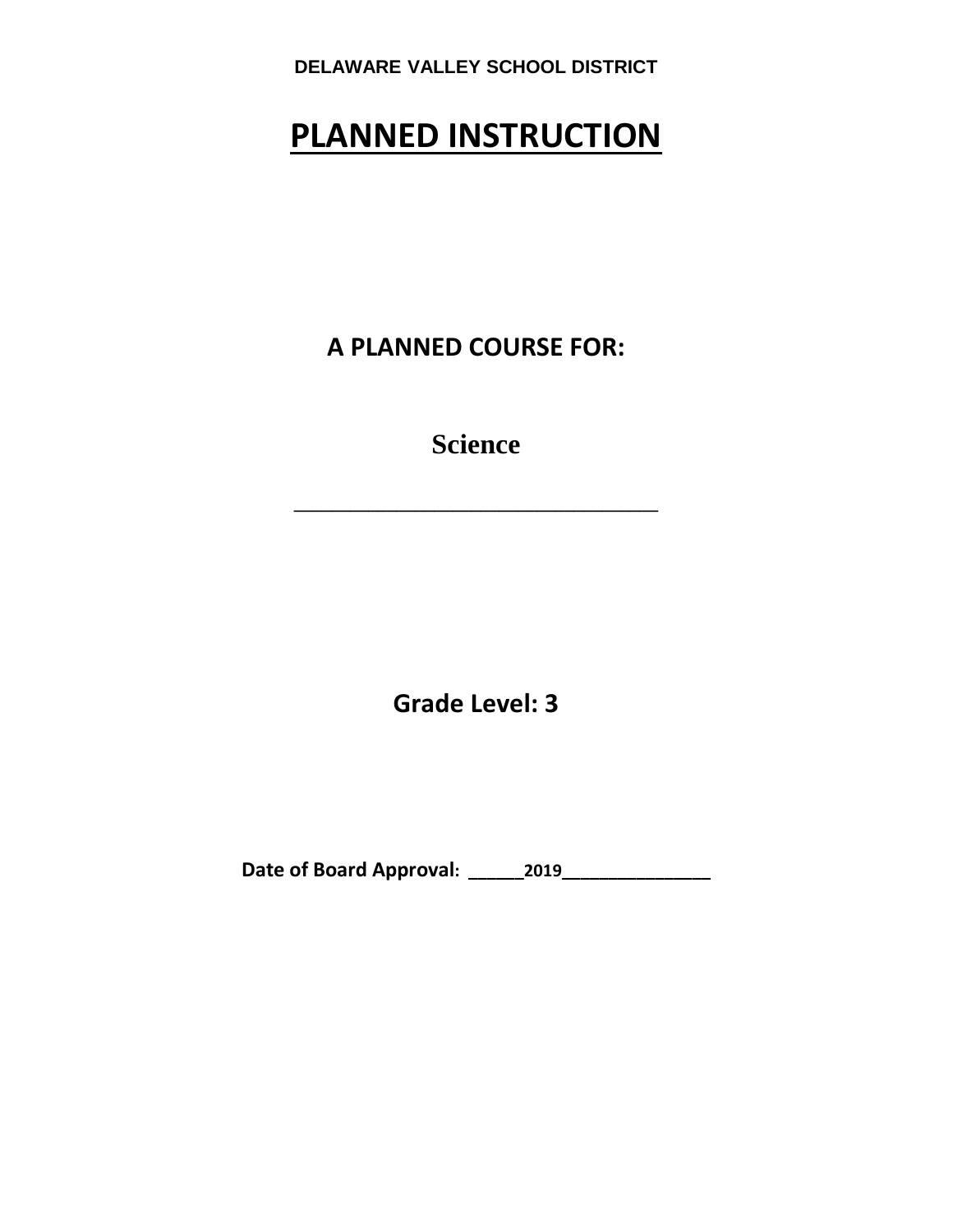# **Planned Instruction**

**Title of Planned Instruction:** 

**Subject Area: 3rd Grade Science Grade(s): 3**

**Overview: Third grade science is a hands on, interactive based learning class period. Students will work to complete experiments, observe the scientific process, record understanding, analyze data, and use knowledge that has been gained to infer meaning. The project based interaction incorporates a variety of reading for understanding to ensure meaning in text, as well as mathematical measurement, problem solving, and peer collaborative skills. Students will focus on an expanded selection of Nature of Science, Biological Science, Physical Science, Earth and Space Science, and Technology and Engineering Education. Students will be ready with a foundation for advanced future courses.**

**Time/Credit for the Course: 180 days**

**Curriculum Writing Committee:**

**Danielle Blaum, Karen Bailor, Dana Worzel, Elizabeth McLane**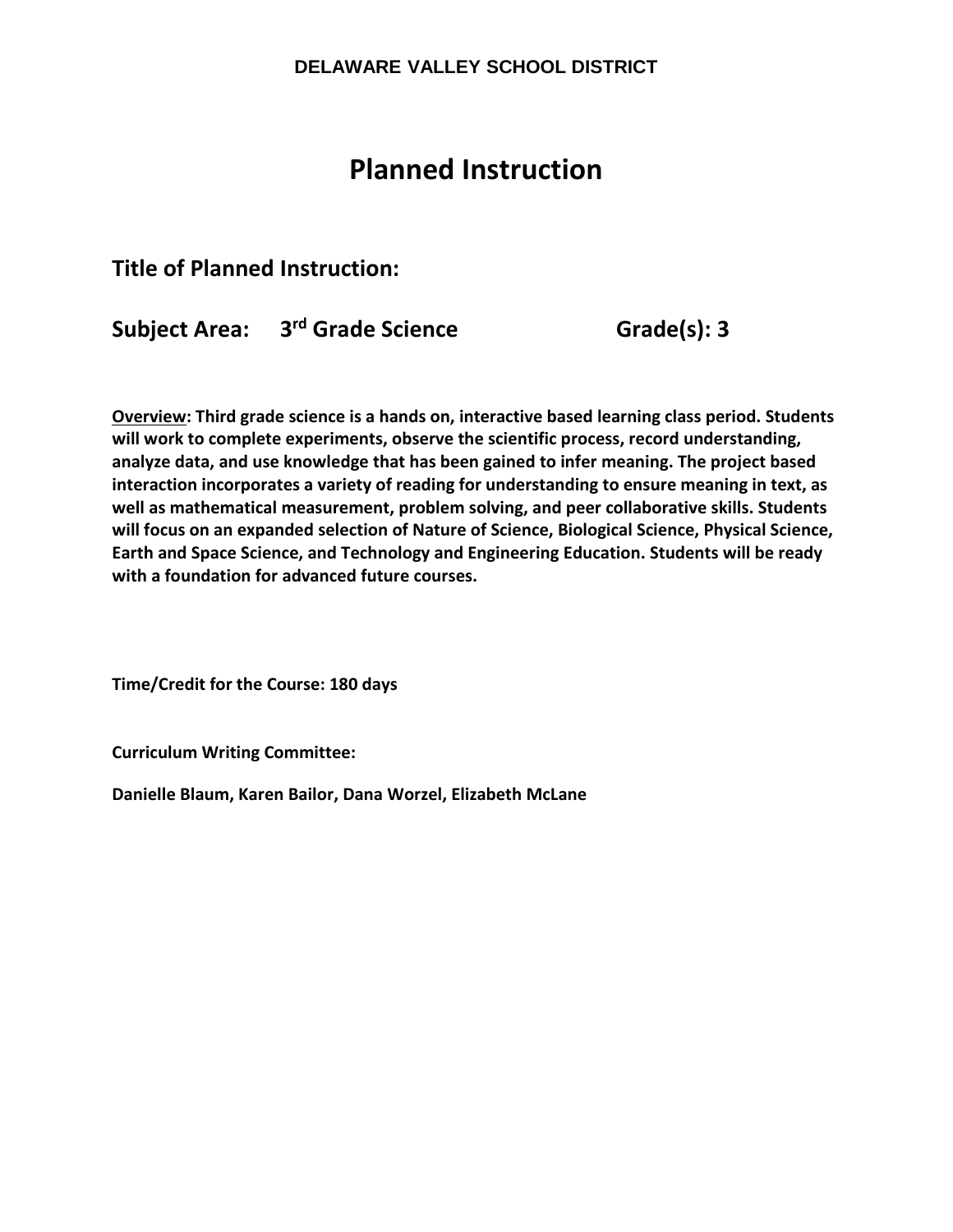# **Curriculum Plan**

**Unit 1 : Structures of Life- Combines Nature, Life Marking Periods: 1 and 2 (90 Days) Science, and Biology**

**Standards: PA Academic Standards: [www.ped.sas.org](http://www.ped.sas.org/)**

**Overview: The unit consists of four investigations with observable characteristics of organisms. Students will be able to observe, compare, categorize, and care for a selection of organisms. They will learn to identify properties of plants and animals, their adaptations, group organisms, and investigate structural growth and survival.** 

**Students Focus:**

- **seed development**
- **types of seeds for different types of fruits**
- **recognize seeds as an organism**
- **identify changes in the seeds as it grows**
- **seeds grow into new plants - reproduction process**
- **seeds are helped in the germination process by animals, weather, and water**
- **describe the structure and function of the parts of a plant**
- **inherited traits from parent plants get passed to new plants**
- **observe environments of living things and determine their needs for adaptation**
- **relate survival skills as a behavior**
- **identify different types of ecosystems**
- **create habitats within an ecosystem**
- **what plants and animals survive each ecosystem**
- **describe how plants and animals adapt to ecosystems**
- **explain what happens when parts of the ecosystem are removed**
- **identify the structures and functions of the human body**
- **changing and adapting features of the human body**
- **identify the three functions of the human skeleton**
- **explain how the human skeleton is compared to other structures in plants and animals**
- **physical movements work in conjunction with multiple structures**

*\*Unit 1 takes up 2 consecutive marking periods, but it may be moved around in the school year. For instance it can be taught during marking periods 2 and 3, or 3 and 4.*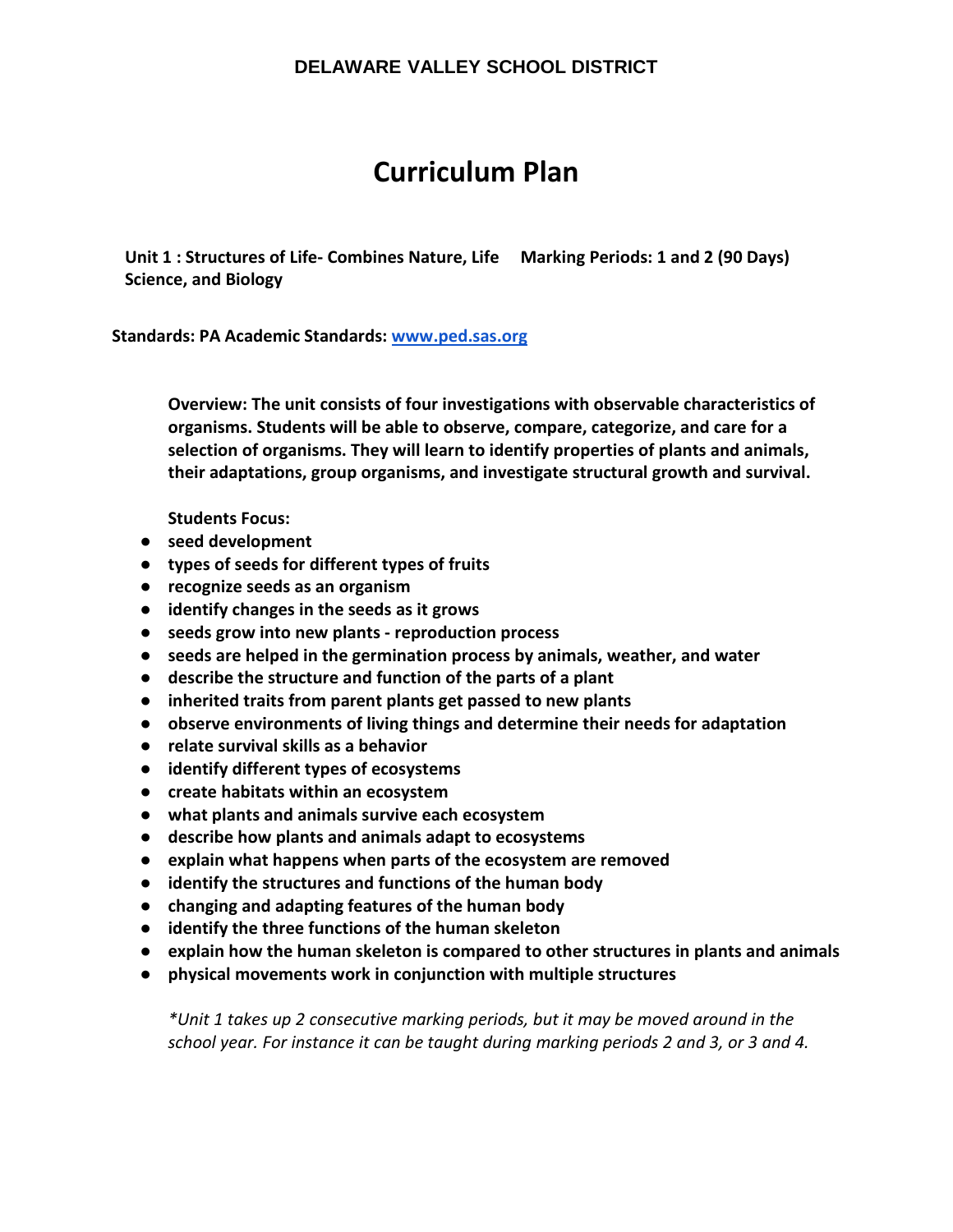*Due to the fact that seeds are to be sprouted to observe the growth process, the start of the unit can be altered to fit classroom needs.*

# **Goal #1: Describe that organisms are made of cells and can be characterized by common aspects of their structure and functioning.**

**Objectives:** 

-Identify and describe the similarities and differences of living things and their life processes.

-Identify and describe the functions of basic plants.

-Classify living things based on their similarities and differences.

#### **Core Activities:**

### ● **Investigation 1 - Origin of Seeds**

- Part 1: (FOSS) Seed Search Students will hunt for seeds, delving into fruits. Students will open a fruit, locate seeds, describe seed properties, and count or estimate the number of seeds in the fruit.
- Part 3: (FOSS) Seed Soak Students will compare the mass of seeds that have been soaked in water overnight to the mass of dry seeds. They determine how much water the seeds soaked up.

#### **Assessments:**

- Science notebook/journals (Formative)
- Seed Sorts and Graphs (Summative)
- Seed diagrams (Summative)
- FOSS I-Check (Summative)

#### **Correctives:**

-Allow students to make their own drawings of seeds, adding labels and descriptions of the parts in their own words.

-Allow students to use sentence frames to express big ideas of each activity in their science notebooks.

#### **Extensions:**

-Allow students to research how old seeds can become and still germinate. -Allow students to grow two types of seeds to observe and compare and contrast.

**Goal #2: Describe that reproduction is essential to the continued existence of every kind of organism. Plants have unique and diverse life cycles that include birth, growth, reproduction, and death.**

#### **Objectives:**

-Describe the basic needs of plants and their dependence on light, food, air, water, and shelter.

-Describe how plants and animals go through life cycles.

**Core Activities:**

● **Investigation 2 - Growing Further**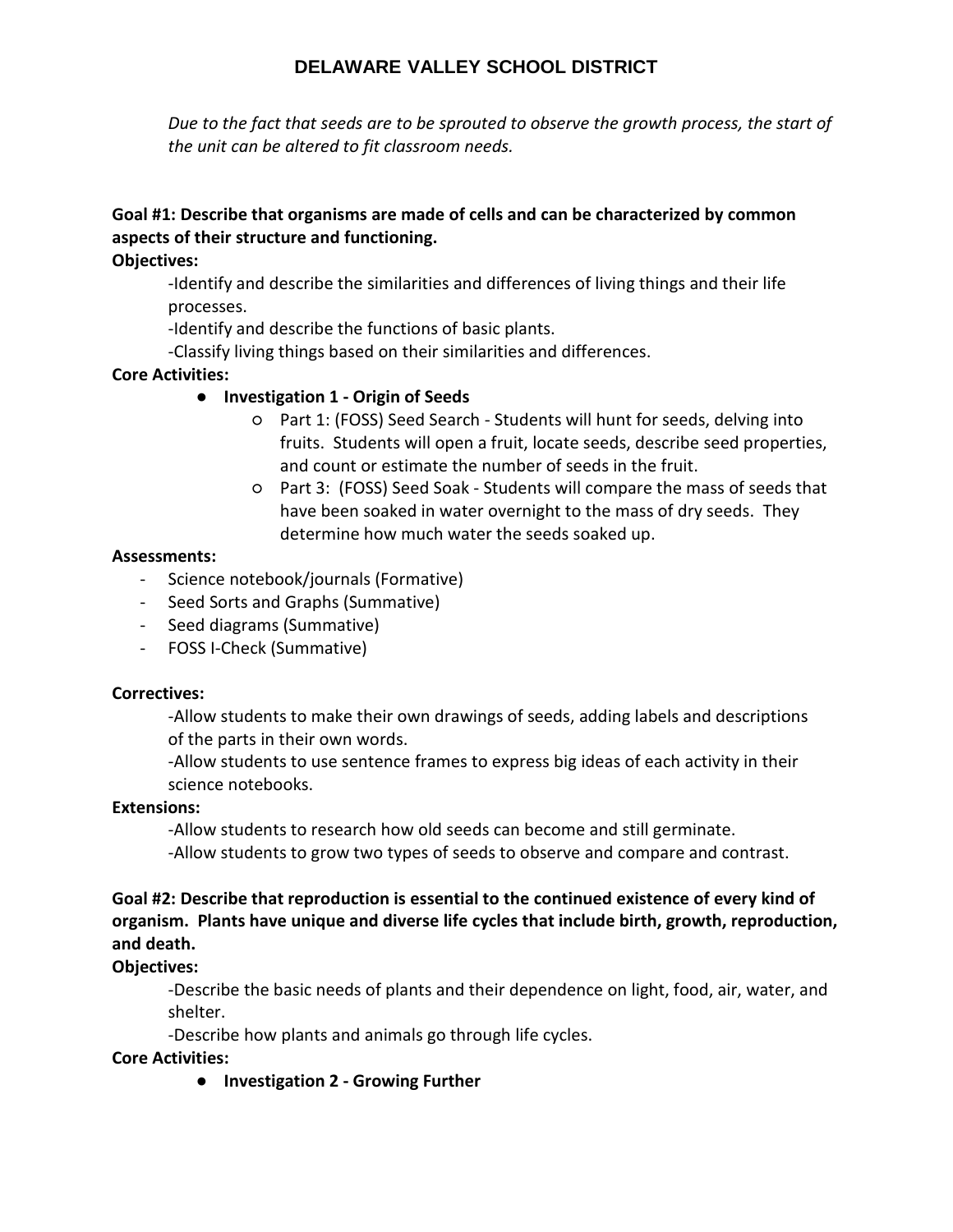- Part 1: (FOSS) Germination and Growth: Students will compare four seeds germinating in mini sprouters. They identify and describe emerging plant structures such as seed coats, cotyledons, stems, leaves, and roots. Students discuss germination strategies used by different plants and how those strategies enhance the plants' chances of survival.
- Part 2: (FOSS) Plant Life Cycles: Students will grow seedlings hydroponically in nutrient solution and observe them throughout the life cycle. Students will observe and record the emergence of flowers, fruit, and new seeds. Students will sequence illustrations that show different stages in the life cycle of the plant. Students will read about and compare life cycles in plants and animals.

#### **Assessments:**

-Plant Parts Activity -Gynzy (Formative)

-Science notebook/journal (Formative)

-Plant growth charts (Summative)

-Plant life cycle diagrams (Summative)

-FOSS I-Check (Summative)

#### **Correctives:**

-Allow students to create 3D models of a plant life cycle and describe to a partner.

#### **Extensions:**

-Allow students to find and bring in samples of male and female cones. Have them pull out some of the scales in the female cones and locate the two seeds at the base of each cone scale.

-Allow students to write a story about a plant reproducing. Have them use vocabulary terms from the lesson in their story.

#### **Goal #3: Identify and describe characteristics of plants and animals that help with their survival.**

-Describe that plants and animals closely resemble their parents.

-Identify characteristics that appear in both parents and offspring.

-Identify adaptations of plants and animals that have helped them survive.

-Identify and describe plant and animal characteristics that are necessary for survival.

#### **Core Activities:**

- Plants: Heredity (A Closer Look Chapter 2) Students will identify inherited traits in humans by using family photos. Students will apply concept to plants.
- Plants: Variation of Traits (Generation Genius) Students will write a comparison and contrast paragraph that shows the link between observed similarities and differences between dogs and their puppies, using photos. Students will complete a Venn Diagram to show the comparisons and contrasts of plants and their parent plants.
- Plants: Structure of Living Things (Generation Genius) Students will recognize that all plants and animals have different structures that allow them to survive. Students will choose a plant and study its structure to identify its unique traits.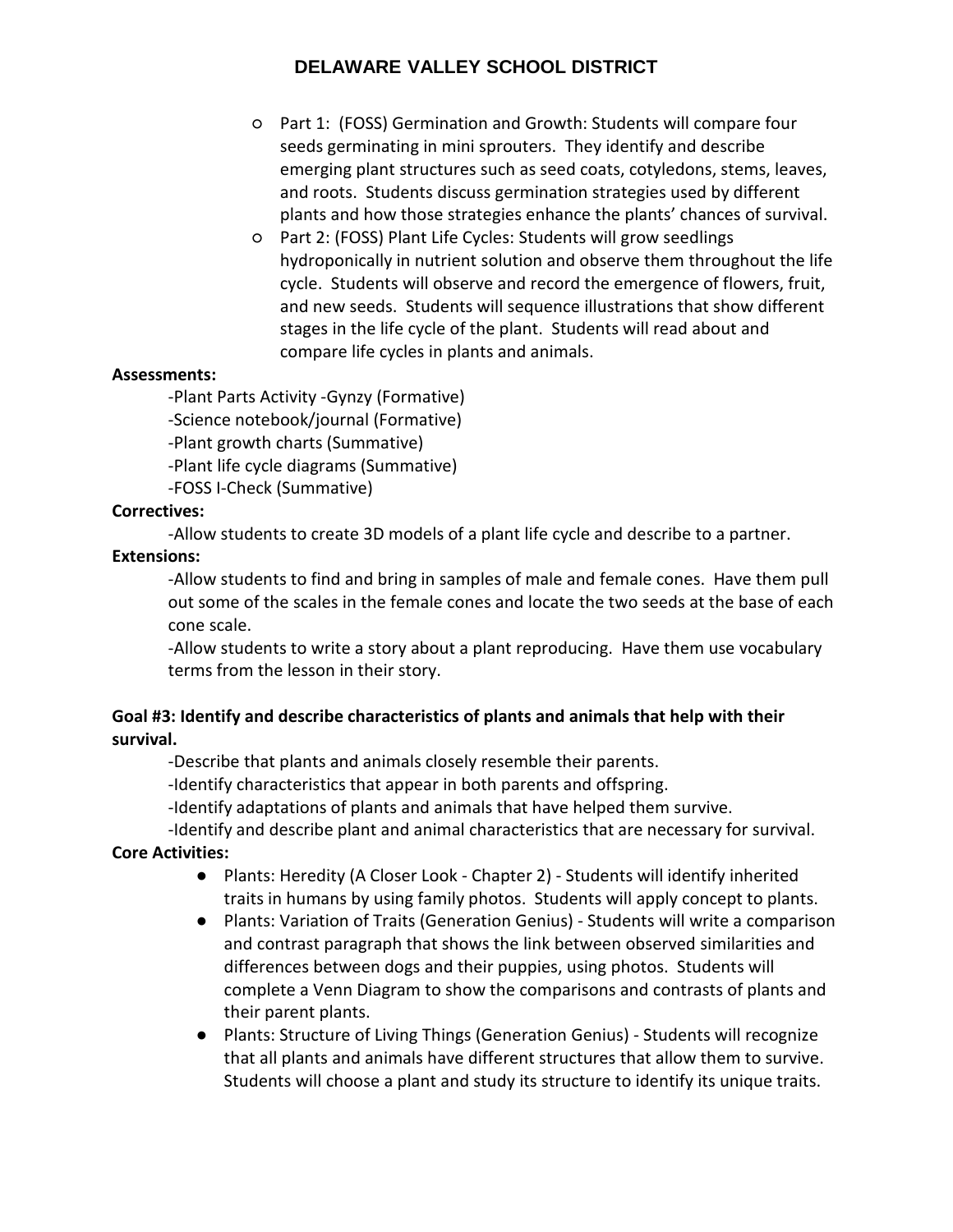● Plants: Adaptations (A Closer Look - Chapter 3) - Students will identify what adaptations help desert plants survive. Students will simulate plant adaptations by modeling an adaptation that helps a plant store water.

#### **Assessments:**

-Generation Genius Activities/Worksheets -Science notebook/journal

- C**orrectives:**
- **Extensions:**

#### **Goal #4: Describe and explain that frogs and other animals have observable structures that serve various functions in growth, survival, and reproduction. Objectives:**

-Observe frog life cycles and describe their functions in terms of growth, survival, and reproduction.

#### **Core Activities:**

- Frog Life Cycles: (Gynzy) Students will study the life cycle of the frog through metamorphosis, and identify other metamorphic animals.
- Frog Life Cycles: A Closer Look Chapter 2) -Students will identify different stages that animals go through in a life cycle. Students will compare the life cycles of different kinds of animals. Students may use pictures of family pets from different life stages and make and record observations.

#### **Assessments:**

-Frog Life Cycle diagrams - student generated -Science notebook/journals

#### **Correctives:**

#### **Extensions:**

# **Goal #5: Describe that adaptations are structures and behaviors of an organism that help it survive and reproduce.**

**Objectives:** 

- Identify that animals survive through adaptations.
- Identify that many plants and animals can survive harsh environments because of seasonal behaviors.
- Describe animal characteristics that are necessary for survival.

#### **Core Activities:**

- **I**nvestigation 3 **-** Meet the Frog (Substituted for the crayfish)
	- Part 2: Adaptation (FOSS) Students will study frog behavior and learn that their behaviors have survival value. Students will study environments and consider the particular adaptations that allow organisms to survive.

#### **Assessment:**

-Habitat Organism Cards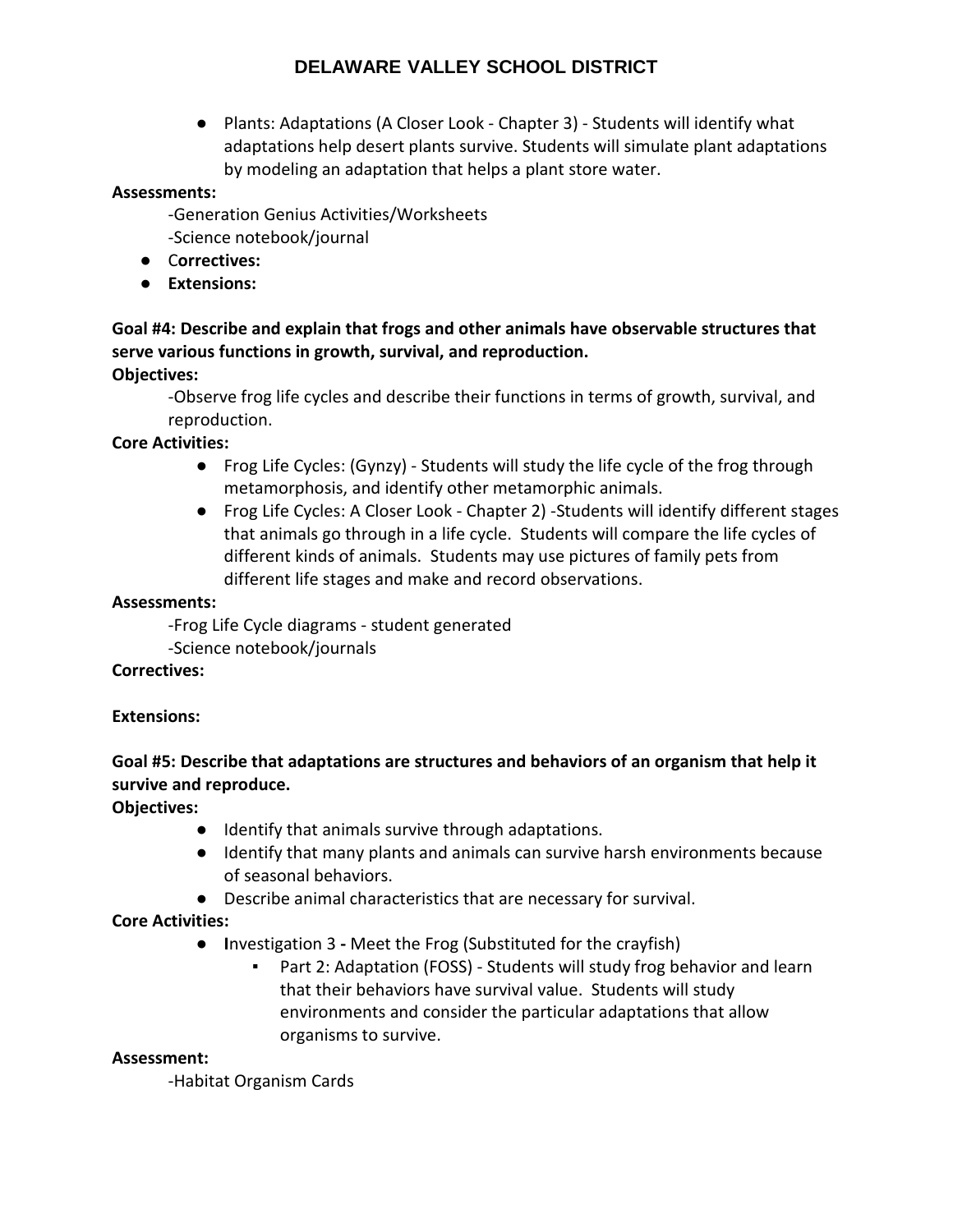-Science notebook/journals

- -Adaptation charts student generated
- -FOSS I-Check

#### **Correctives:**

--Allow students to choose an animal that they see in daily life. Have them describe one adaptation that enables the animal to survive.

-Allow students to research animals that use camouflage for protection. Ask them to create a poster showing multiple examples of animal camouflage.

#### **Extensions:**

-Reading Wonders Unit 3 Week 1 and Unit 4 Week 3

**Goal #6: Explain that when the environment changes, some plants and animals survive and reproduce, others move to new locations, and some die. Describe organisms that are related in feeding relationships called food chains with plants, animals that eat those plants, and animals that eat those animals.**

**Objectives:**

- Investigate food chain dynamics through a simulation.
- Identify what is needed to sustain a food chain.

### **Core Activities:**

- Investigation 3 (FOSS)
	- Part 5: Food Chains: Students will go outdoors to investigate food chains by assuming the role of animals in a food chain. By changing the number in each population, students will try to achieve a sustainable food chain.
- Food Webs (Generation Genius) Students will connect that the sun is the source of all food. Students will create food chains with construction paper and create food webs with classmates.
- Gynzy Food Chains Students will identify the flow of energy in a food chain, distinguish between a food chain and a food web, understand the role of organisms in a food chain/food web, and understand the important balance in a food chain/web.
- A Closer Look Chapter 3 Visuals Students will identify and describe producers, consumers, and decomposers by looking at a pond food chain.

#### **Assessments:**

-Food chain activity (FOSS) -Generation Genius Activity -Science notebook/journal -FOSS I-Check

# **Correctives:**

#### **Extensions:**

**Goal #7: Describe the types of ecosystems, and how changes in physical characteristics, temperature, availability of resources, some organisms survive, others move, and others may die.**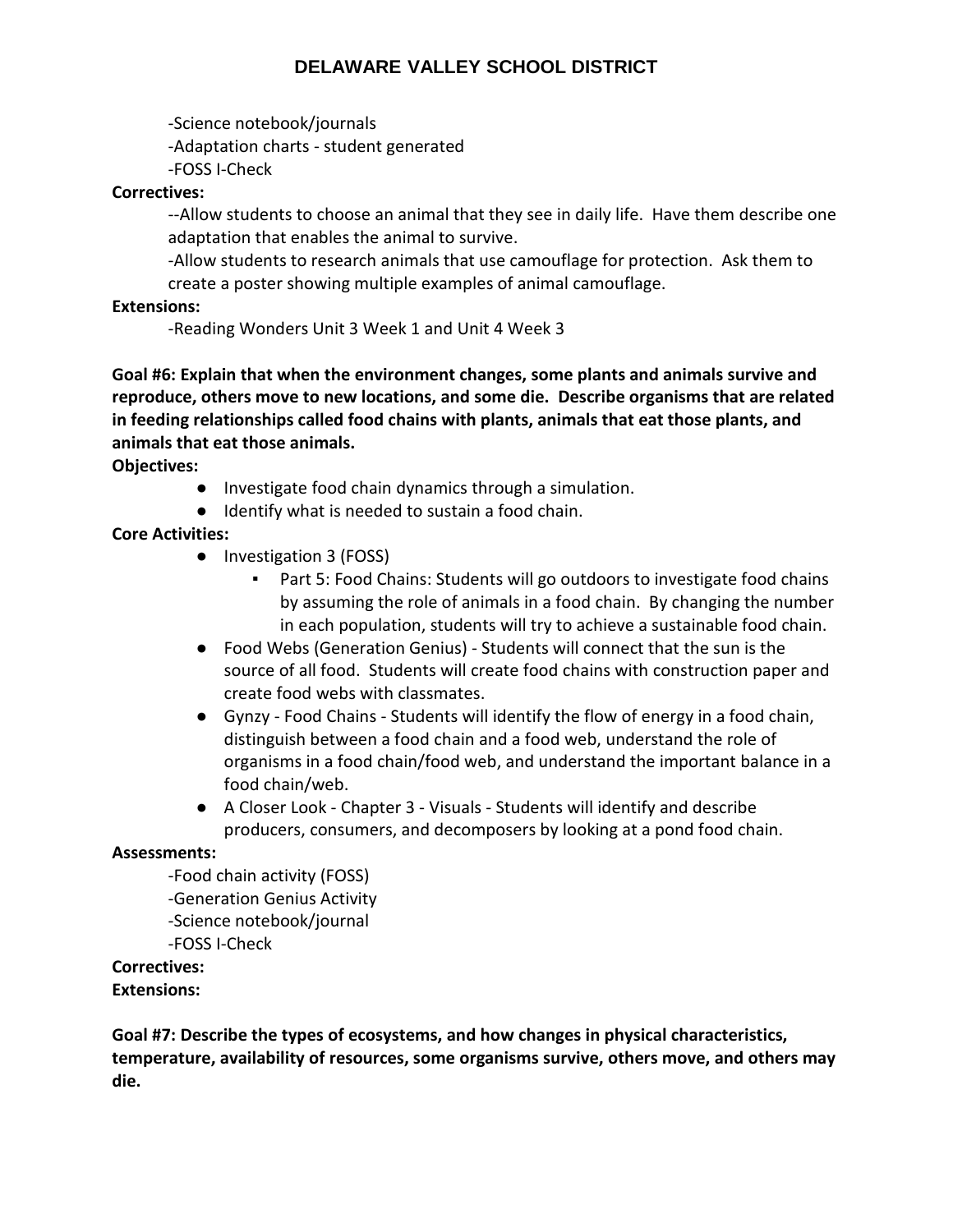#### **Objectives:**

- Identify components of an ecosystem.
- Describe changes in natural or human-made systems and the possible effects on the environment.
- Describe what happens to animals when its' habitat is changed.
- Describe how changes in the environment can affect an ecosystem.
- Describe how human interactions with the environment impact an ecosystem.

#### **Core Activities:**

● **E**cosystems (Generation Genius) - Students will each be given a card and will need to find the other members of the group. Students will discuss and present the interactions between those connected organisms. Students will identify living and nonliving components of the ecosystem.

#### **Assessments:**

- -Worksheets
- -Science Notebook/Journal
- -Terrarium projects

#### **Goal #8: Describe the characteristics and functions of the skeletal system, joints, and skin.**

- Study skeleton systems using bones, images, and models.
- List and describe the functions of the skeletal system.
- Simulate joint flexibility.
- Compare and contrast skin fingerprints.

#### **Core Activities:**

- **Investigation 4: Human Body (FOSS)**
	- Part 1: Counting Bones: Students will determine the structure and function of the skeletal system. Students will use visuals to section off parts of the body and estimate the amount of bones. Students and teacher will determine actual amount. Students will identify the three main purposes for the skeletal system. Students will reassemble a bone puzzle.
	- Part 3: Joints and Muscles: Students will identify three types of joints, and recreate them using rubber bands and dowels. Students will describe how joints change human movements.
	- Part 4: Fingerprints: Students will use pencils and tape to make prints of their skin texture and fingertips. They will classify their fingerprints into the three basic patterns, whorl, arch, and loop.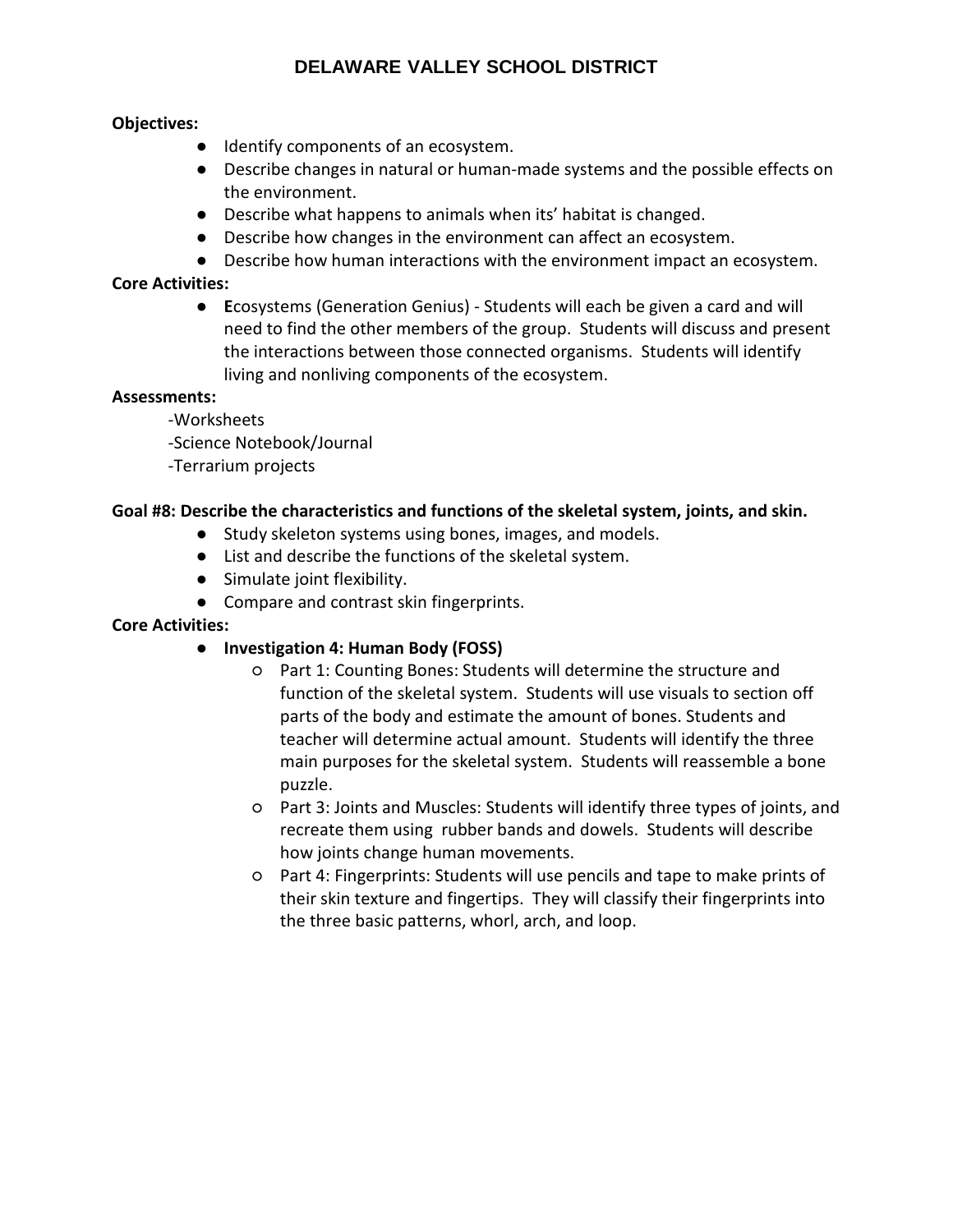#### **Unit 2: Physical Science, Earth Science, The Nature of Science Marking Period: 45 days**

**Standards: PA Academic Standards [www.ped.sas.org](http://www.ped.sas.org/)**

**Overview: Using both Water and Measure Matter Modules from the Foss Science program.**

**Measurement, the process of quantifying observations, is one of the cornerstones of science. Measurement compares nature - the unknown - to a standard unit - the known. Through such comparison, the organization of the world becomes more comprehensive. The Measuring Matter Module has four investigations that introduce students to tools and procedures for making comparisons of matter in its common forms - solid, liquid, and gas. As an important material on earth water has many properties and interactions with humans. Changes and interactions with water is a daily occurrence that will be observed.**

#### **Goal Focus:**

- **measure based on a unit**
- **identify the metric units in 10s**
- **use standard tools- meter, kilometer, millimeters, liters, millileters, grams, kilograms**
- **matter is a foundation that is measurable**
- **common matter exists in three phase- solids, liquids, and gases**
- **each state has specific characteristics- size, shape, texture, density, flow, balance**
- **gravity plays an important role in the phases**
- **how does gravity interact to change matter**
- **changes in matter are caused by different catalysts**
- **temperature is an important catalyst to the phases**
- **explain how temperature effects phases**
- **water makes up a large part of the world**
- **identify the water cycle**
- **what role does water play for the earth**
- **earth's materials are made up of different mixtures**
- **mixtures can change**
- **solutions are different than mixtures and are changed by a reaction**
- **that matter that changes phases can still be measured**

**Goal #1: Identify appropriate instruments for a specific task.**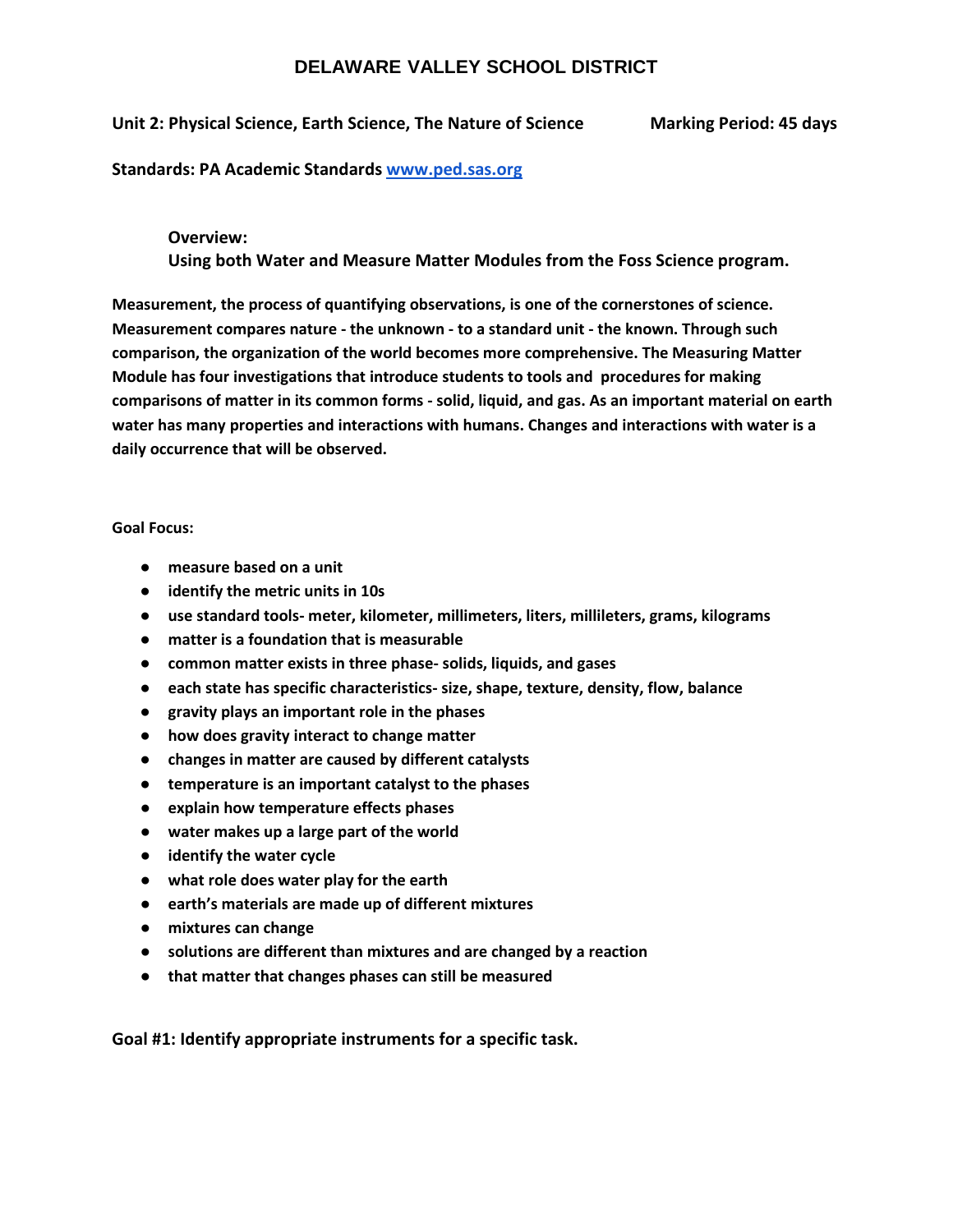● Identify appropriate tools or instruments for specific tasks, and describe the information they provide (e.g., measuring [length-ruler; mass-balance scale] and making observations [hand lenses-very small objects]).

#### **Core Activities:**

- **Investigation 1 - The First Straw**
	- Part 1: (FOSS) Measurement Reasoning: Students will be able to measure and estimate length using logical reasoning with a straw.
	- Part 2: (FOSS) The Standard Unit: Students will be able to measure using the metric system (e.g., centimeter, meter, kilometer).

### ● **Measurement: Gynzy**

#### **Assessments:**

-T-Chart (length/width comparison)

-Science notebook/entry

-Worksheets

-FOSS iCheck (only use questions covered in Part 1 and 2)

#### **Extensions:**

**-Conversion Card Game: [www.education.com/activity/article/lets-convert](http://www.education.com/activity/article/lets-convert) Correctives:**

**-GO Math! Chapter 10- Measurement**

**-Levels interventions from Go Math series**

**-Use inch blocks to show consecutive measurement to the standard foot**

**- use ten - 1 inch blocks to show the relation to the meter**

**-visualize the standardized measurements using household items**

#### **Goal #2: Describe the observable physical properties of matter.**

- Describe and classify matter in terms of its observable properties (e.g., weight, mass, shape, size, color, texture, state).
- Classify a substance as a solid, liquid, or gas.
- Recognize and identify how water goes through phase changes (e.g., evaporation, condensation, freezing, melting).
- Describe how the properties of matter can be changed (e.g., heating, cooling, physical weathering).

### **Core Activities: Measuring Matter Kit**

- **Investigation 2- Fact of the Matter**
	- Part 1: (FOSS) States of Matter: Students will be able to identify the characteristics (properties and behaviors) that define a material as solid, liquid, or gas.
		- www.generationgenius.com/?share=2313B Solids, Liquids, and Gases
		- www.generationgenius.com/?share=65D47 Properties of Matter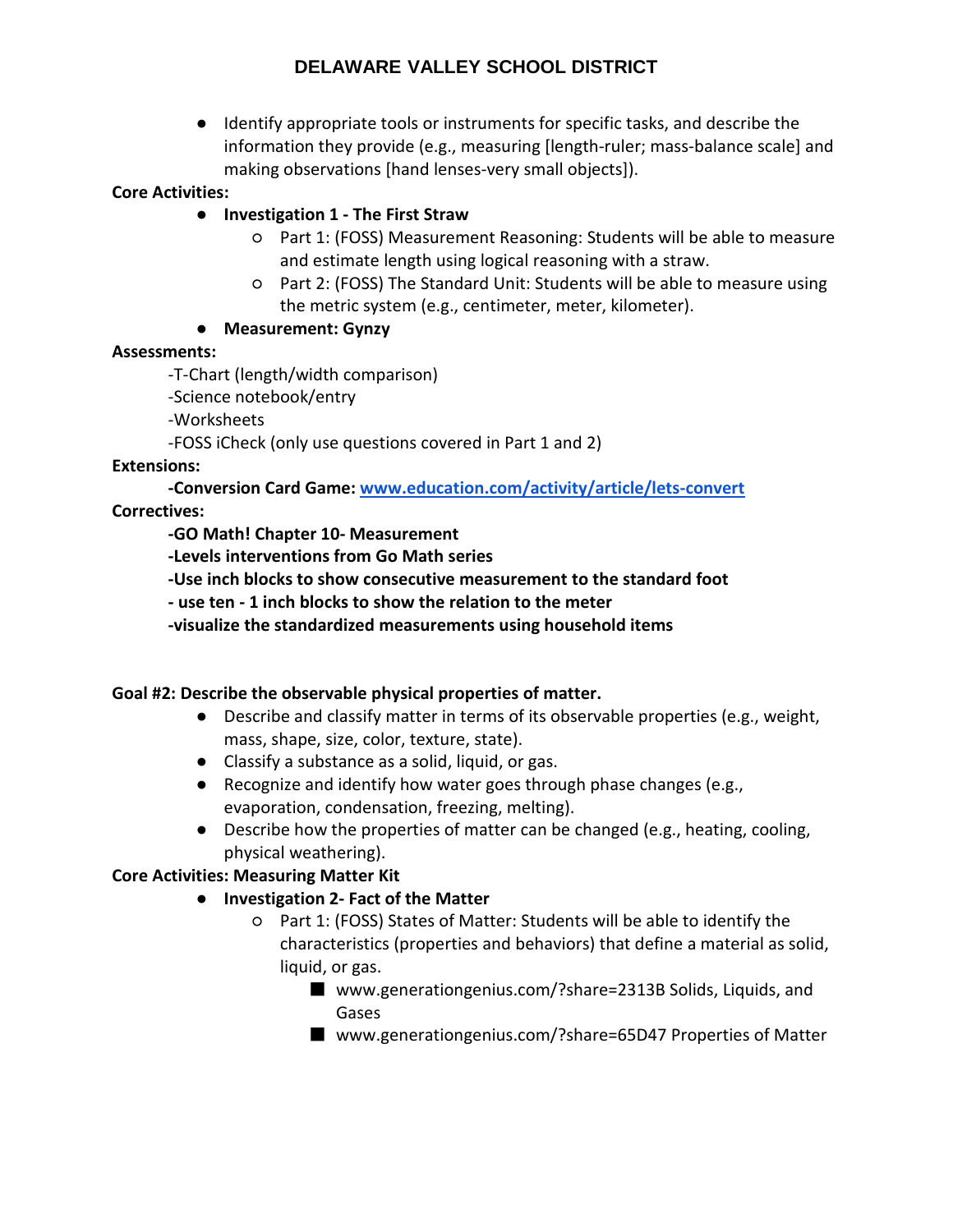- Part 2: (FOSS) A Matter of Volume: Students will learn the standard metric unit for measuring volume- liter (L) and practice measuring volumes with graduated cylinders and syringes.
- Part 3: (FOSS) Weighty Matters: Students use a balance and graduated mass pieces to weigh objects to determine their mass (e.g., grams, kilograms).
- **States of Matter (video): Gynzy**

#### **Assessments:**

#### **-Sorting Activity (Solid, Liquid, Gas, Unsure)**

### **-Science notebook/entry**

### **-Worksheets**

### **-Discussion Questions/Exit Ticket: Generation Genius**

**Extensions:**

○ Part 4: (FOSS) Soaking Sponges: Students will measure how much water a dry sponge can soak up.

-Gynzy (Floating and Sinking Video)

○ Part 5: (FOSS) Weighing Objects Outdoors: Students will compare the size and mass of objects found outdoors.

### **Correctives:**

### ● **Conservation of Matter: Generation Genius**

- [www.generationgenius.com/?share=2E53B](http://www.generationgenius.com/?share=2E53B)
- use video and leveled resources

#### **Goal #3: Identify basic weather conditions and how they measured.**

● Describe how weather variables (e.g., temperature, wind speed, wind direction, and precipitation) are observed and measured.

### **Core Activities:**

- **Investigation 2**
	- Part 1: (FOSS) Build a Thermometer: Students will build a thermometer and conduct investigations to find out what happens when the thermometer is placed first in hot water and then in cold water.

#### **Assessments:**

### **-Science notebook/entry**

**-Bottle and Pipe Systems (Explain observations)**

#### **Extensions:**

**[https://pbs39.pbslearningmedia.org/resource/wnet08.math.measure.sys.wnettemp1](https://pbs39.pbslearningmedia.org/resource/wnet08.math.measure.sys.wnettemp1/reading-a-thermometer/) [/reading-a-thermometer/](https://pbs39.pbslearningmedia.org/resource/wnet08.math.measure.sys.wnettemp1/reading-a-thermometer/)**

### **-Grab and Go Game (GO Math): Temp Match**

#### **Correctives:**

**<https://www.ixl.com/math/grade-3/read-a-thermometer>**

www.softschools.com/measurement/temperature/games/thermometer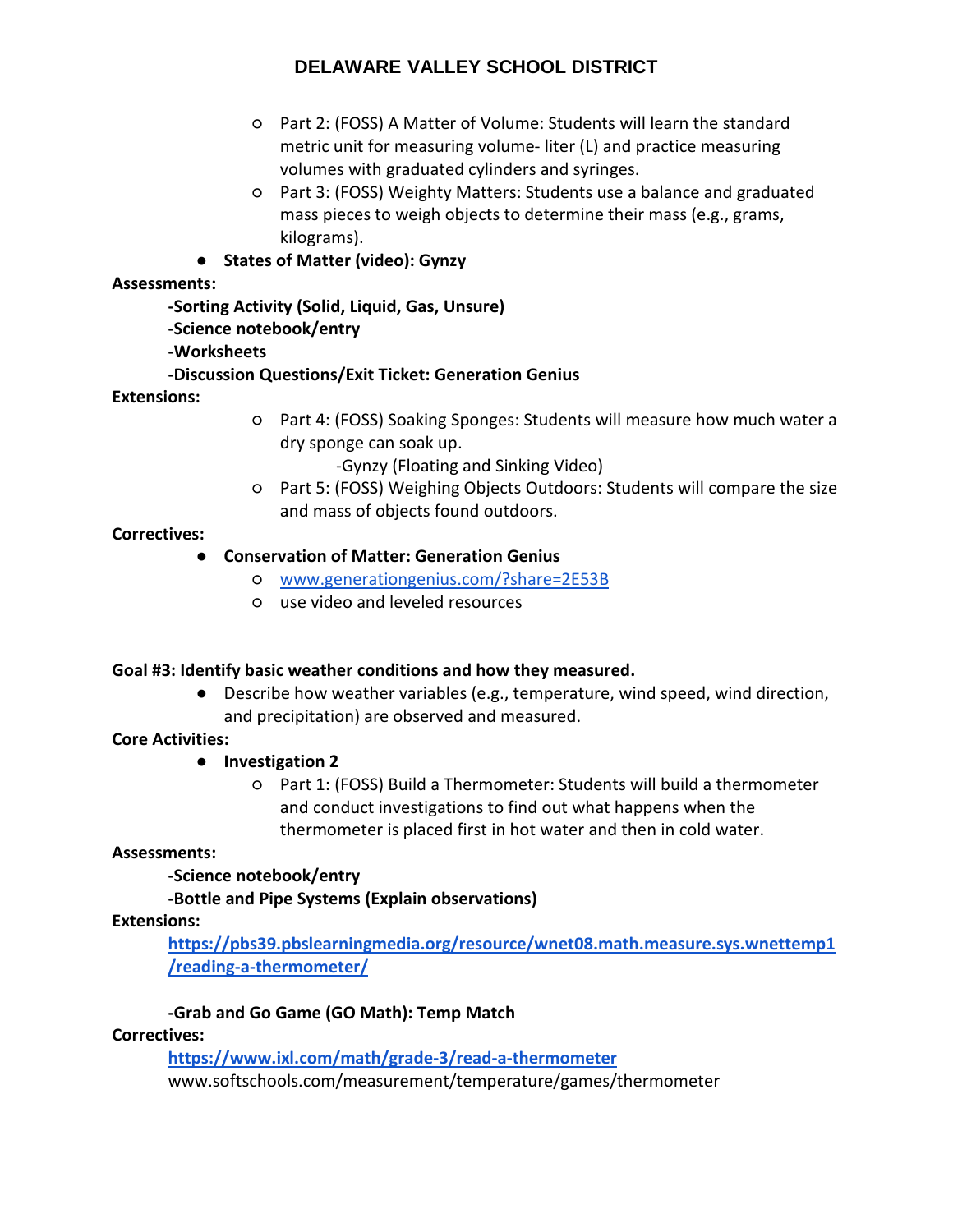#### **Goal #4: Describe the observable physical properties of matter.**

● Recognize and identify how water goes through phase changes (e.g., evaporation, condensation, freezing, and melting).

#### **Core Activities: Water Kit**

- **Investigation 3- Water Vapor**
	- Part 1: (FOSS) Evaporation: Students will learn that things dry because of evaporation. Students will observe a demonstration where paper towels are soaker with equal amounts of water and then putting in cups on a balance.
	- Part 2: (FOSS) Evaporation Locations: Students will measure equal amounts of water into cups, place in different locations, and monitor temperatures for 4 days.
	- Part 3: (FOSS) Surface Area: Students will measure the amount of water remaining in each container to discover that the greater the surface area exposed to air, the greater the amount of evaporation.
	- Part 4: (FOSS) Condensation: Students will learn that water vapor in the air condenses into a liquid on cold surfaces. Students will set up cups of ice water and room-temperature water, and observe condensation on the ice-water cup.

#### ● **Assessments:**

-Science notebook/ entry

-Condensation Observations

-FOSS icheck

#### **Extensions:**

**<https://www.generationgenius.com/videolessons/water-cycle-video-for-kids/>**

#### **Correctives:**

**Water Cycle Song-(Animated)-YouTube [https://www.education.com/worksheet/article/water-cycle](https://www.education.com/worksheet/article/water-cycle-coloring/?source=related_materials&order=1)[coloring/?source=related\\_materials&order=1](https://www.education.com/worksheet/article/water-cycle-coloring/?source=related_materials&order=1)**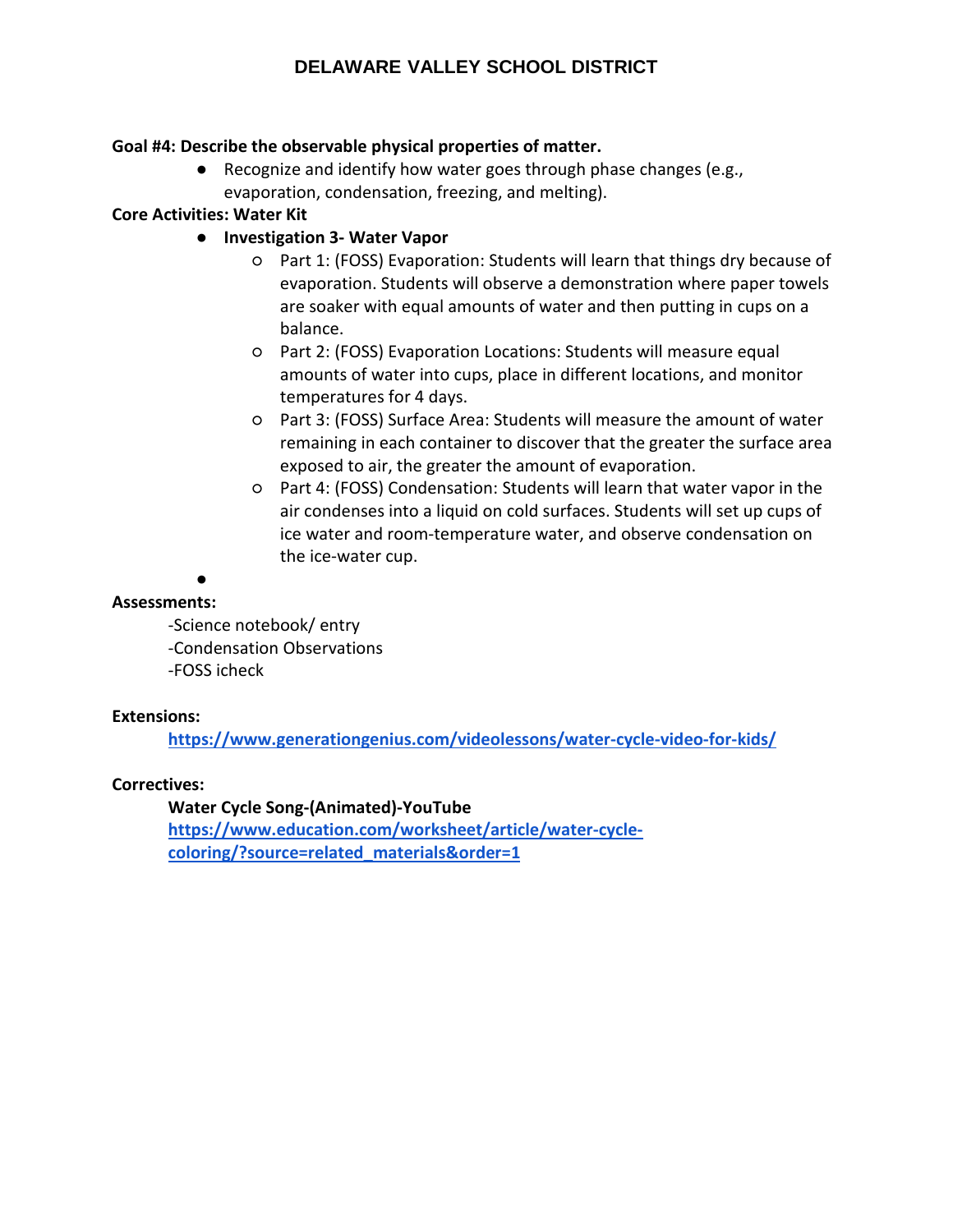#### **Unit 3: Earth and Space/ Technology and Engineering Education Time Range in Days: 45 days**

**Standard(s): 3.3 Earth and Space Sciences 3.3.A Earth Structure, Processes, and Cycles**

**Standards Addressed: [www.ped.sas.org](http://www.ped.sas.org/)**

#### **[3.3.3.A4:](http://www.pdesas.org/Standard/StandardsBrowser/24897) 3.3.3.A5: [3.3.3.A6:](http://www.pdesas.org/Standard/StandardsBrowser/24899) [3.3.3.A7:](http://www.pdesas.org/Standard/StandardsBrowser/24900)**

#### **Overview:**

**The dynamics of earth science include the studies of forces of nature that build up and wear down the Earth's surface. Dynamics include energy flow across the Earth's surface and its role in weather and climate. Space science is concerned with the origin and the evolution of the universe. The understanding of these concepts uses principles from physical sciences, geography, and mathematics.** 

#### **Goal Focus:**

- **Investigate the processes of physical and chemical weathering of rocks and minerals.**
- **Investigate the composition of soils from four different locations; observe and compare local soils.**
- **make observations and identify minerals in common rocks.**
- **interpret data from graphs to build explanations from evidence and make predictions of future events.**
- **energy and fuels are derived from natural resources and how that affects the environment.**
- **explore alternative sources of energy that use renewal resources.**
- **electricity and magnetism as related effects and engage in engineering design**
- **investigate how the amount of energy transfer changes when balls of different masses hit a stationary object**
- **Use weather instruments to measure temperature, atmospheric pressure, humidity, wind direction, and wind speed.**
- **Describe the atmosphere, using visual displays.**
- **Investigate the conditions that cause condensation and evaporation as part of the water cycle.**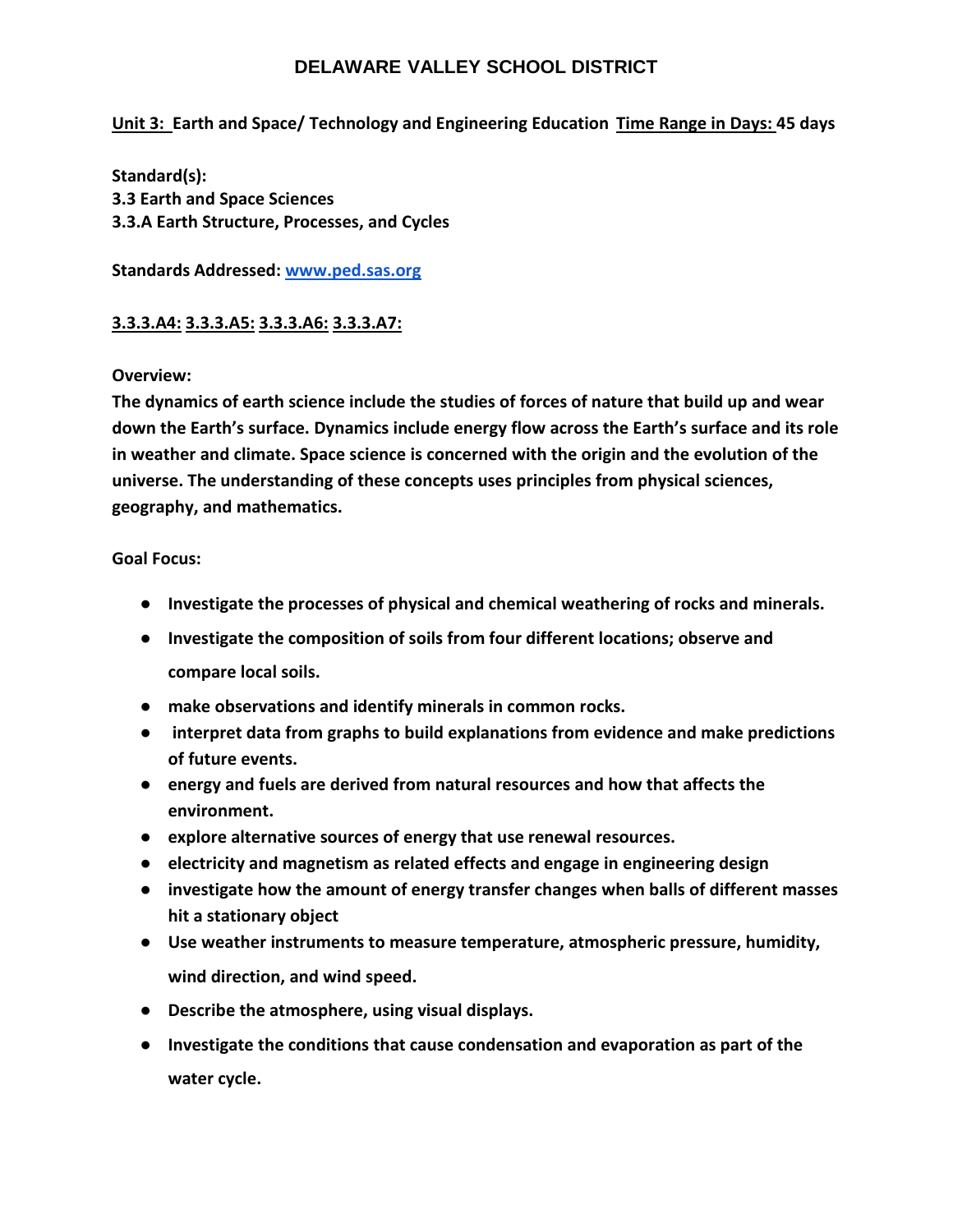- **Interpret the data displayed on weather maps and look for patterns over time**
- **Work with others as scientists and engineers to create conceptual and physical models to explain how something works.**
- **Plan designs, select materials, construct products, evaluate, and improve ideas to meet specific criteria.**

**Goals #1:** Describe various materials that make up the Earth. **Objectives:**

- Recognize that rock is composed of different kinds of materials.
- Describe the composition of soil as weathered and decomposed organic material.

### **Core Activities:**

#### **1. Use ̈A Closer Look ̈Physical Science lesson 1**

- introduce vocabulary mineral, rock, igneous rock, sediment, sedimentary rocks, metamorphic rock
- describe rocks using color, hardness, and shape- using rocks and minerals kits
- have students scratch rocks and minerals on a white tile and record the colors on a tchart
- identify the streak, lust, and hardness
- complete questions about how the minerals break when scratched and their uses in foods, everyday life
- create a foldable or t-chart for types of rocks and uses

### 2. **Observe different types of soil- Lesson 2 ̈A Closer Look ̈**

- Gather soil samples from outside topsoil
- students will look through soil to find tiny particles that make up soil
- identify rocks, plant matter, insects
- teacher resource <https://www.soils4teachers.org/soil-horizons>
- discuss and label soil diagram
- identify important uses for soil
- reasons soil weathers- use generation genius lesson [https://www.generationgenius.com/videolessons/weathering-and-erosion-video-for](https://www.generationgenius.com/videolessons/weathering-and-erosion-video-for-kids/)[kids/](https://www.generationgenius.com/videolessons/weathering-and-erosion-video-for-kids/)
- create notebook foldable or t-charts

Assessments:

● worksheet from generation genius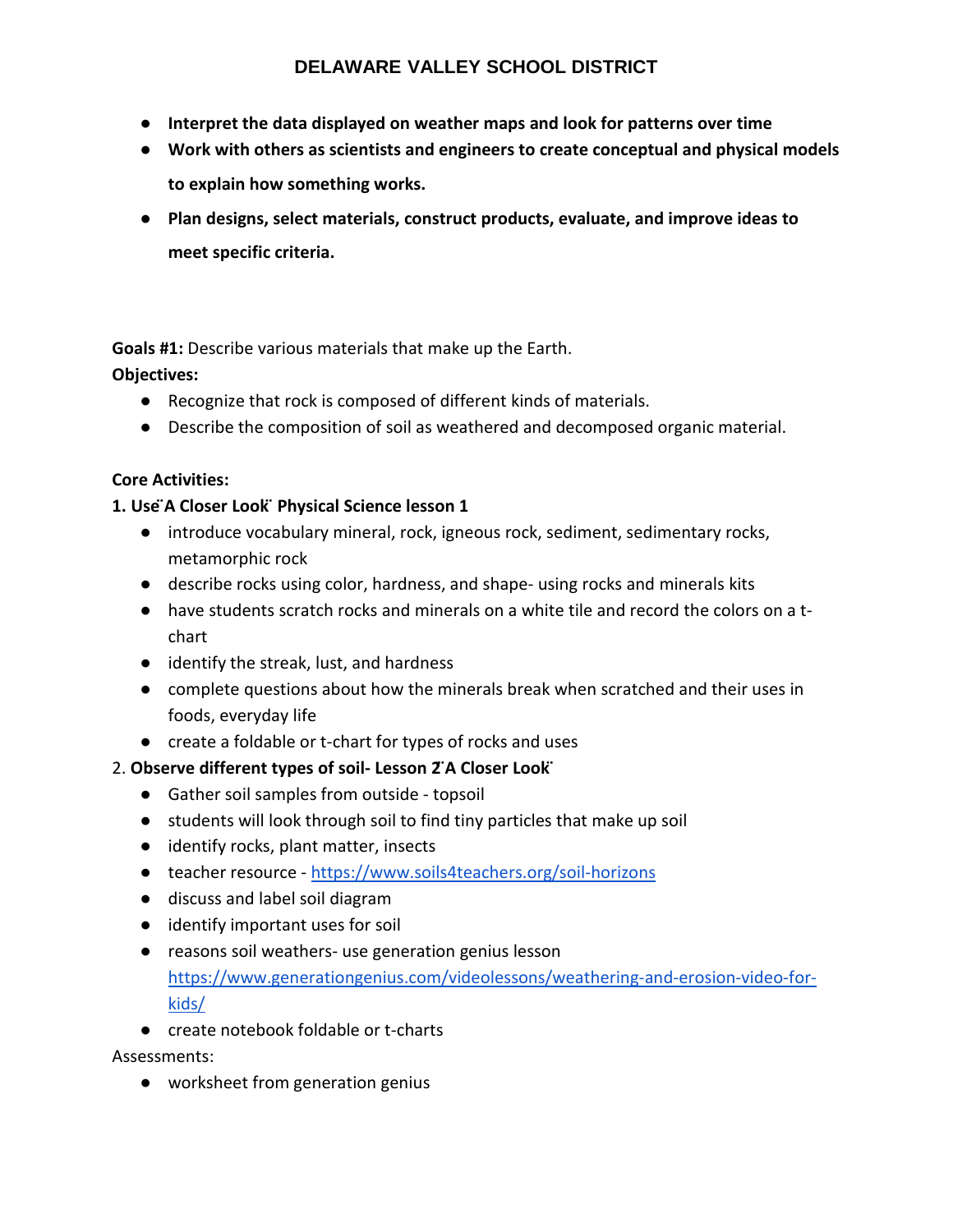- notebook assessment
- Generation Genius test

Extensions:

- Use minerals to make toothpaste:
- <https://www.earthsciweek.org/classroom-activities/a-paste-with-taste>

Correctives:

- Video through generation genius
- Gynzy- hands on virtual diagram

**Goals #2:** Identify and describe the types of Earthś natural resources.

#### **Objectives:**

- Describe why certain resources are renewable and nonrenewable.
- Identify and describe examples of renewable and nonrenewable.
- (REVIEW) living things benefit from water and resources.

#### Core Activities:

LAB

- Introduce fossil fuels, discuss the renewable and nonrenewable
- DIscuss what makes a fossil (living things dying and turning into rock
- students will model a fossil using glue, a spoon, and an apple slice.
- place liquid glue on a spoon to mirror the effects of tree resin
- place the apple on the glue and have students let it dry
- compare the differences over time and explain the decomposition without the glue versus the preservation in the sticky resin

Use ̈A Closer Look ̈lesson 3 to teach about fossils and describe fossil fuels

- replate fossils to the energy by burning fossil fuels
- Create a foldable or notebook chart that explains fossil fuels
- video from generation genius

#### Assessment:

- charts/notes
- <https://www.generationgenius.com/videolessons/fossils-and-extinction-video-for-kids/> exit ticket
- quiz

Corrective:

- video- replay from generation genius
- games
- vocab card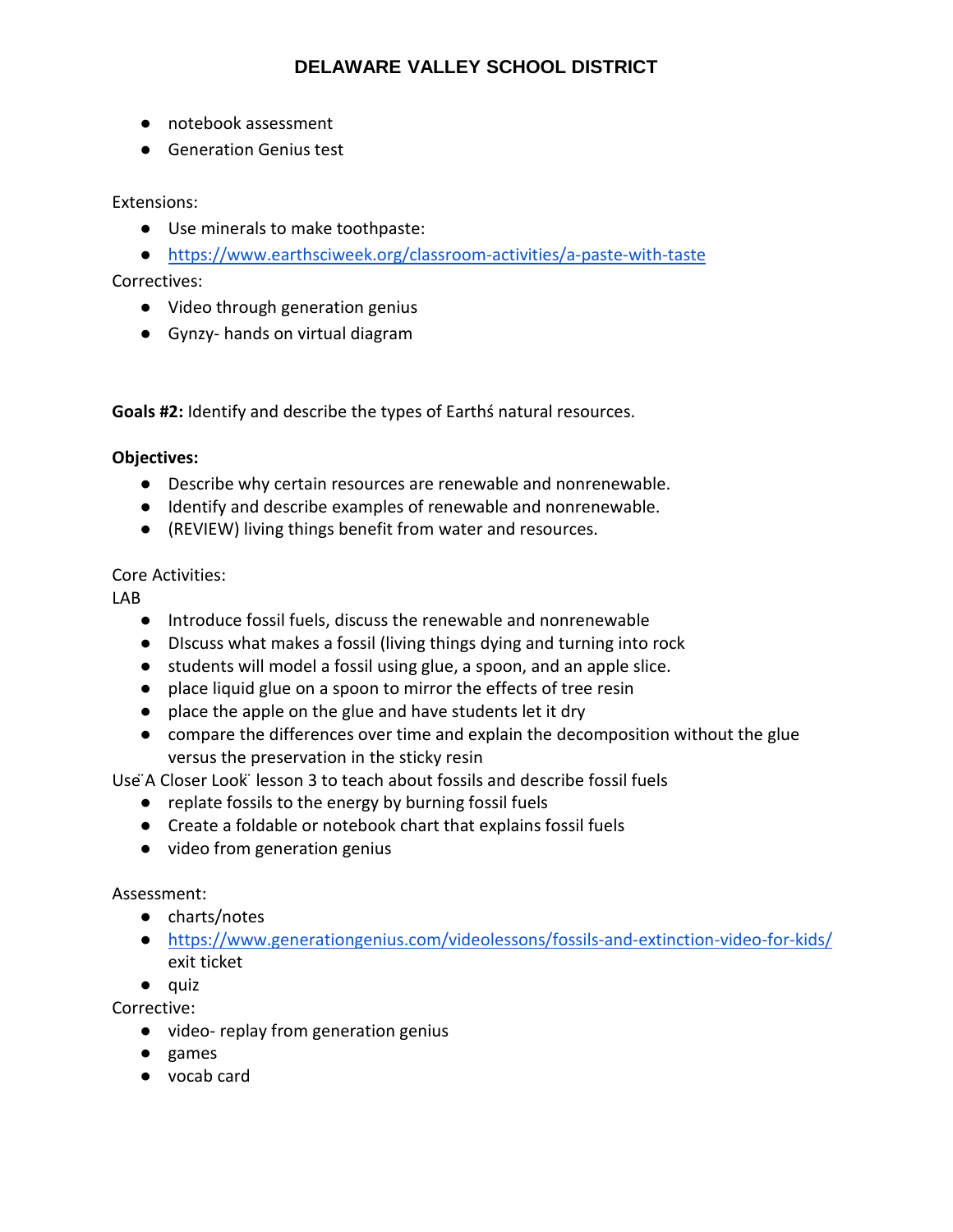**Goals #3:** Identify and describe the ways that cause Earthś surface to be in a state of constant change and movement.

#### **Objectives:**

- Identify ways that cause Earthś surface to be in constant change (erosion, weathering, expansion)
- distinguish ways that tear down and build up the Earthś surface (erosion, weathering, volcanic activity, earthquakes).
- Distinguish slow and rapid changes to Earthś surface (RAPID: volcano, earthquakes SLOW: weathering, erosion)

Core Activities:

- The earth's surface gets broken down through weathering.
- Small pieces of the earth get moved through erosion.
- The small pieces are deposited somewhere else through a process called deposition.
- <https://www.generationgenius.com/videolessons/weathering-and-erosion-video-for-kids/>

# **Before Video**

- What happens when something weathers over time?
- Does erosion mean?ANSWER
- Can you think of a type of weather that can change Earth's surface?ANSWER
- What might happen if water freezes in a container?ANSWER
- What happens when wind sweeps up sand and throws it against a big rock?ANSWER

# **After Video**

- How did Split Apple Rock form in New Zealand?ANSWER
- How does a crack in the sidewalk form?ANSWER
- How did mushroom rocks form?ANSWER
- What are the four main ways weathering can happen?ANSWER
- Does weathering affect different materials differently?ANSWER
- Why does deposition occur after erosion?

#### Assessments:

- Notebook questions
- Exit tickets-generation genius

#### Correctives:

Video

#### **Goal #4: Identify basic weather conditions and how they are measured. Objectives:**

● Recognize clouds have different characteristics related to weather conditions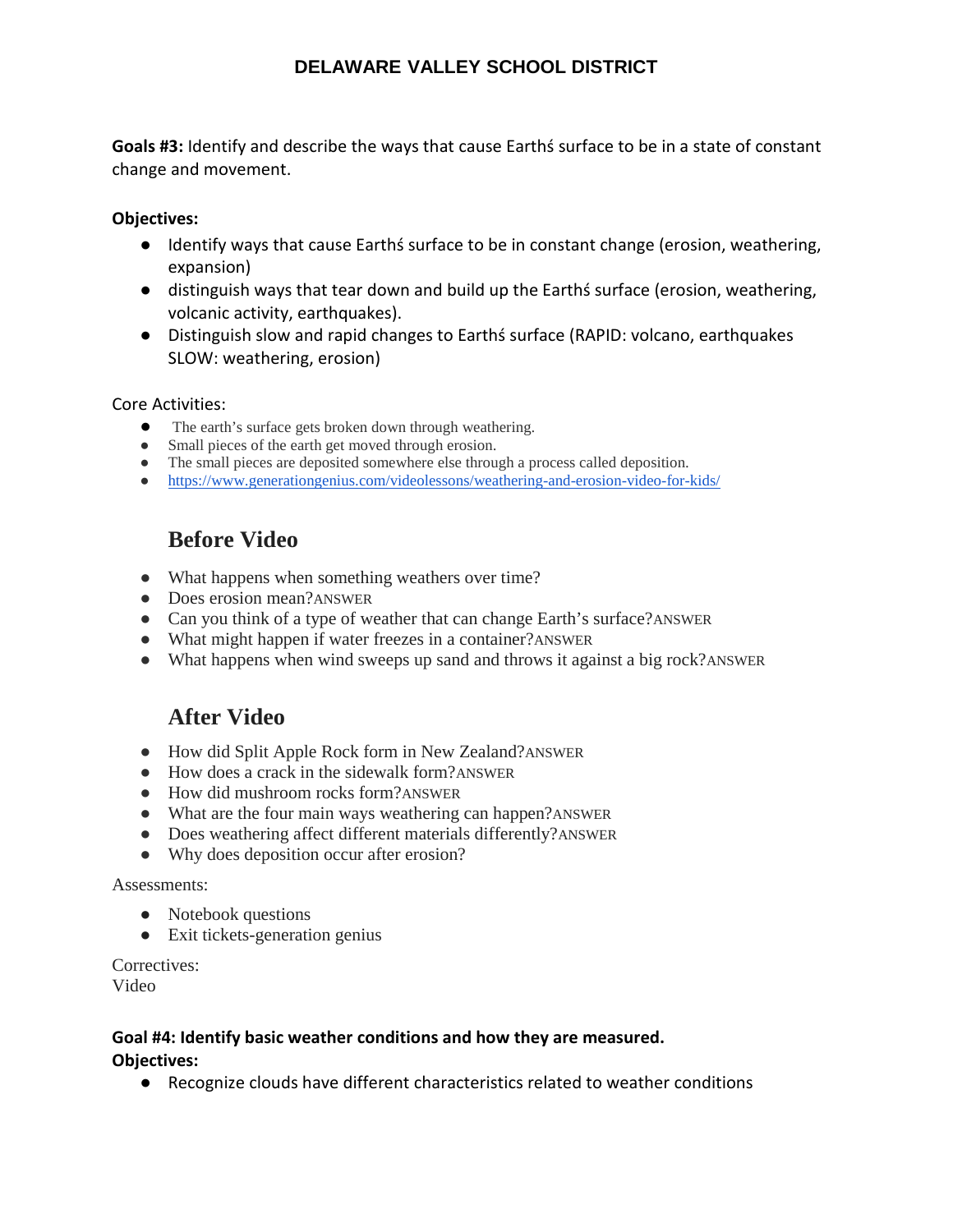- describe how weather variables are observed and measured
- identify appropriate instruments to study weather elements

#### **Core Activities:**

[www.generationgenius.com/?share=199EF](http://www.generationgenius.com/?share=199EF) Weather vs. Climate

- Weather is the day-to-day variation of the atmosphere's condition locally.
- Climate is the year-by-year variation of the atmosphere's condition over a large area.
- Scientists record weather patterns across different times and areas to make predictions.

#### Assessment:

- Exit ticket
- Quiz

**Goal #5: Observe and Identify changes in an object's motion.**

**Objectives:**

- **Identify and describe an object's motion (e.g., start/stop, up/down, left/right, faster/slower, spinning).**
- **Describe an object's position in terms of its relationship to another object or stationary background (e.g., behind, beside, on top of, above, below).**

**Core Activities: This may take several class sessions.**

**[https://le-www-live-](https://le-www-live-s.legocdn.com/sc/media/files/support/simple_machines_my%20first%20lesson%20guide-df41475c021339c4984dd2c59464b249.pdf)**

**[s.legocdn.com/sc/media/files/support/simple\\_machines\\_my%20first%20lesson%20guide](https://le-www-live-s.legocdn.com/sc/media/files/support/simple_machines_my%20first%20lesson%20guide-df41475c021339c4984dd2c59464b249.pdf)[df41475c021339c4984dd2c59464b249.pdf](https://le-www-live-s.legocdn.com/sc/media/files/support/simple_machines_my%20first%20lesson%20guide-df41475c021339c4984dd2c59464b249.pdf)**

**The four simple machine sections:** 

**These sections provide information and activities for the four simple machines: gears, wheels and axles, levers, and pulleys. All four simple machine units are presented in the same way. • An overview of the simple machine in focus is given. The overview starts with an introduction and with ideas for establishing the concept and providing the vocabulary relevant to the simple machine. A brief outline for using the principle models is also included. • Following this is an overview of relevant images from Images for Classroom Use, a collection of photographs, pictures, drawings, and illustrations that can be used to support the teaching of simple machines. These images are intended to help students understand the links between the models they build and the real world. There is also an overview of the elements used for building both the principle models and the main models.** 

**• Each unit then introduces the Teacher's Notes and student worksheets for the principle models, the related main model, and the problem-solving activity.**

Materials: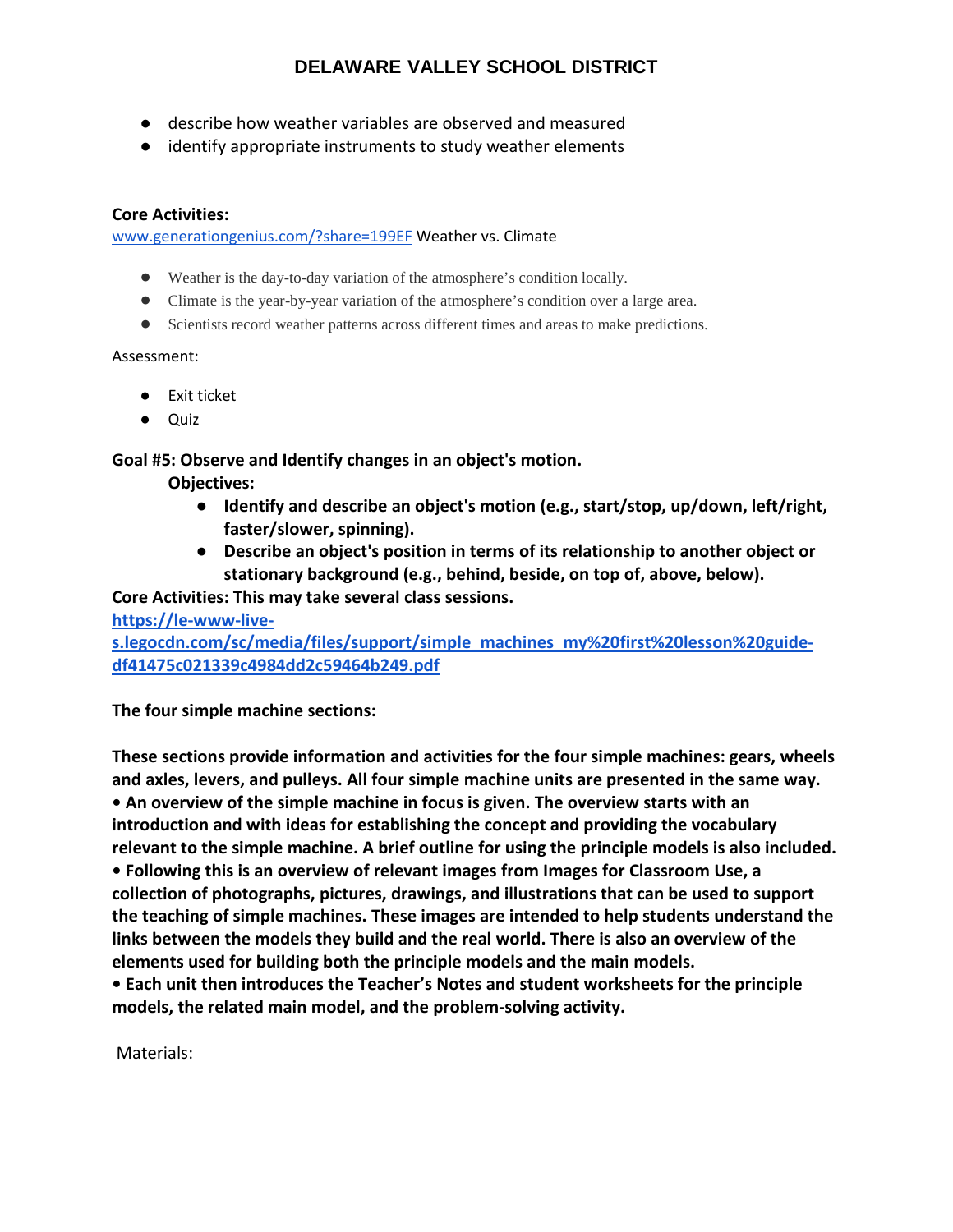This material is designed for use by teachers of students in grades three through five, who wish to introduce their students to the following simple machines:

- Gears
- Wheels and Axles
- Levers
- Pulleys

#### Assessment:

- worksheet- Lego
- discussion- with teacher- questions from lesson
- working model- in group

#### Materials:

LEGO BRICK- MERRY GO ROUND SET- teacher can have students model in a group with instructor

The 9689 Curriculum Pack

#### The 9689 Brick Set

#### Core Activity:

#### [https://api.gynzy.com/en/items/science/simple-machines/18/970?location\\_id=14](https://api.gynzy.com/en/items/science/simple-machines/18/970?location_id=14)

- There are six simple machines; lever, pulley, wheel and axel, inclined plane, wedge, and the screw.
- Press the "Example" button to view examples of these simple machines.
- A random simple machine is selected. Its name is displayed on your interactive whiteboard. Three random images are displayed below.
- Press the image that illustrates the selected simple machine. To find out if it's correct, press the "Check" button.
- Use the blue arrows to navigate through the available assignments.

● You can choose to show or hide the names of the items shown in the images via the "Settings" button. Extensions:

Students will: recognize that a change in speed and direction is caused by a force, understand that a force is a push or a pull, recognize that the greater the force, the greater the change.

[https://api.gynzy.com/en/lesson\\_plans/1267](https://api.gynzy.com/en/lesson_plans/1267)

Animated lesson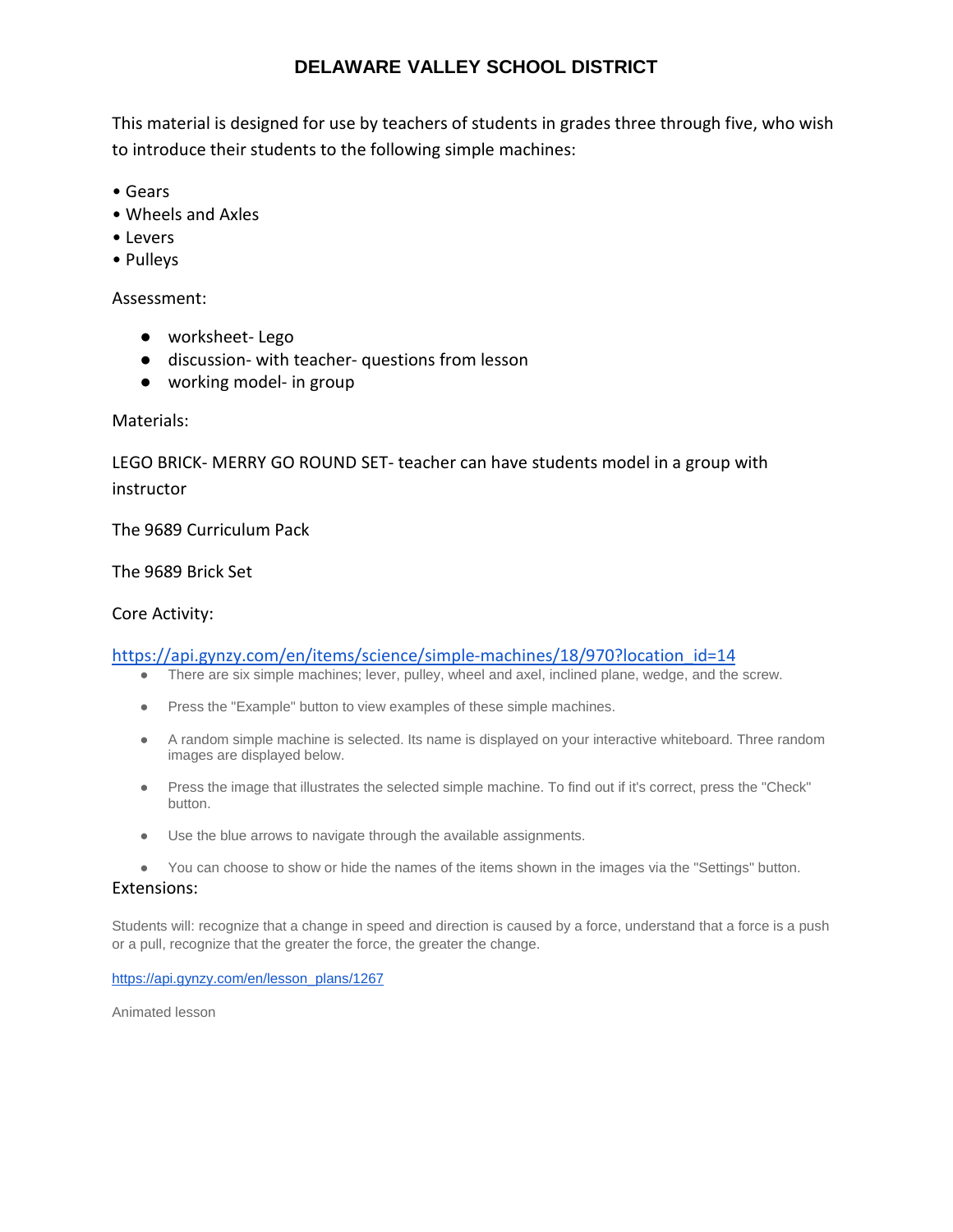# **Primary Textbooks Used for this Course of Instruction**

### **Name of Textbook: FOSS or FOSS WEB**

FOSS Investigations Guide for Teachers *Environments*, Premium 3rd Edition with online access

### **Textbook ISBN #:**

Premium Content Codes:

### **Textbook Publisher & Year of Publication:**

Delta Education, School Specialty Science, The Regents of the University of California, 2012

32 Student Editions are included in the Environments Module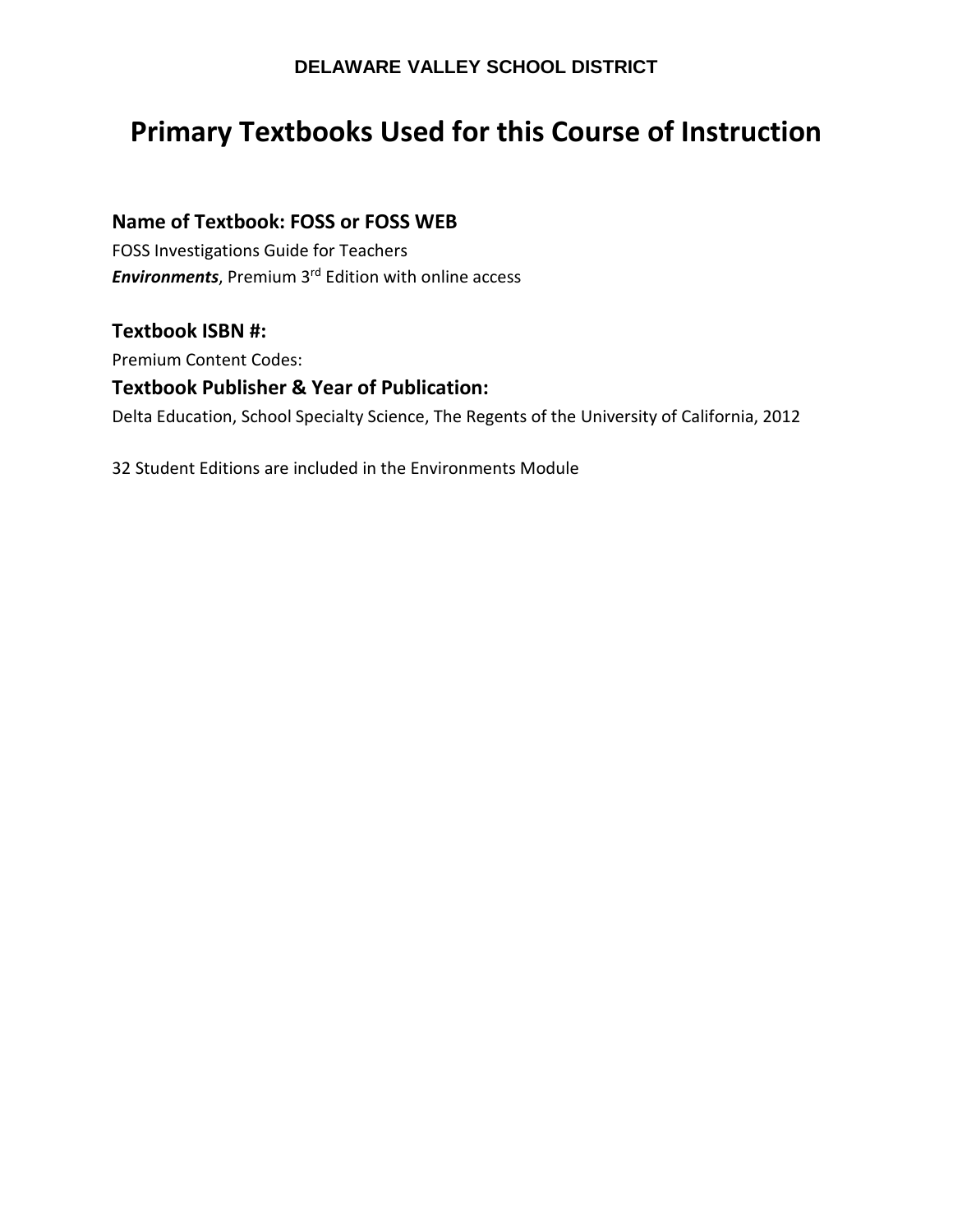### **Name of Textbook:**

*Science: A Closer Look*, Grade 3, Life Science, Physical Science

**Textbook ISBN #:** 978-0-02-287987-7 (Teacher's Edition Only)

**Textbook Publisher & Year of Publication:** Macmillan/McGraw Hill, 2011

**Curriculum Textbook is utilized in:** Science 3<sup>th</sup> Grade

**Name of Textbook:**  *Science: A Closer Look*, Grade 3, Life Science

**Textbook ISBN #:** 978-0-02-284208-6 (Teacher's Edition only )

**Textbook Publisher & Year of Publication:** Macmillan/McGraw Hill, 2011

**Curriculum Textbook is utilized in:** Science 3th Grade

**Name of Textbook:**  *Science: A Closer Look*, Grade 3, Physical Science

**Textbook ISBN #:** 978-0-02-287988-4 (Teacher's Edition only )

**Textbook Publisher & Year of Publication:** Macmillan/McGraw Hill, 2011

**Curriculum Textbook is utilized in:** Science 3<sup>th</sup> Grade